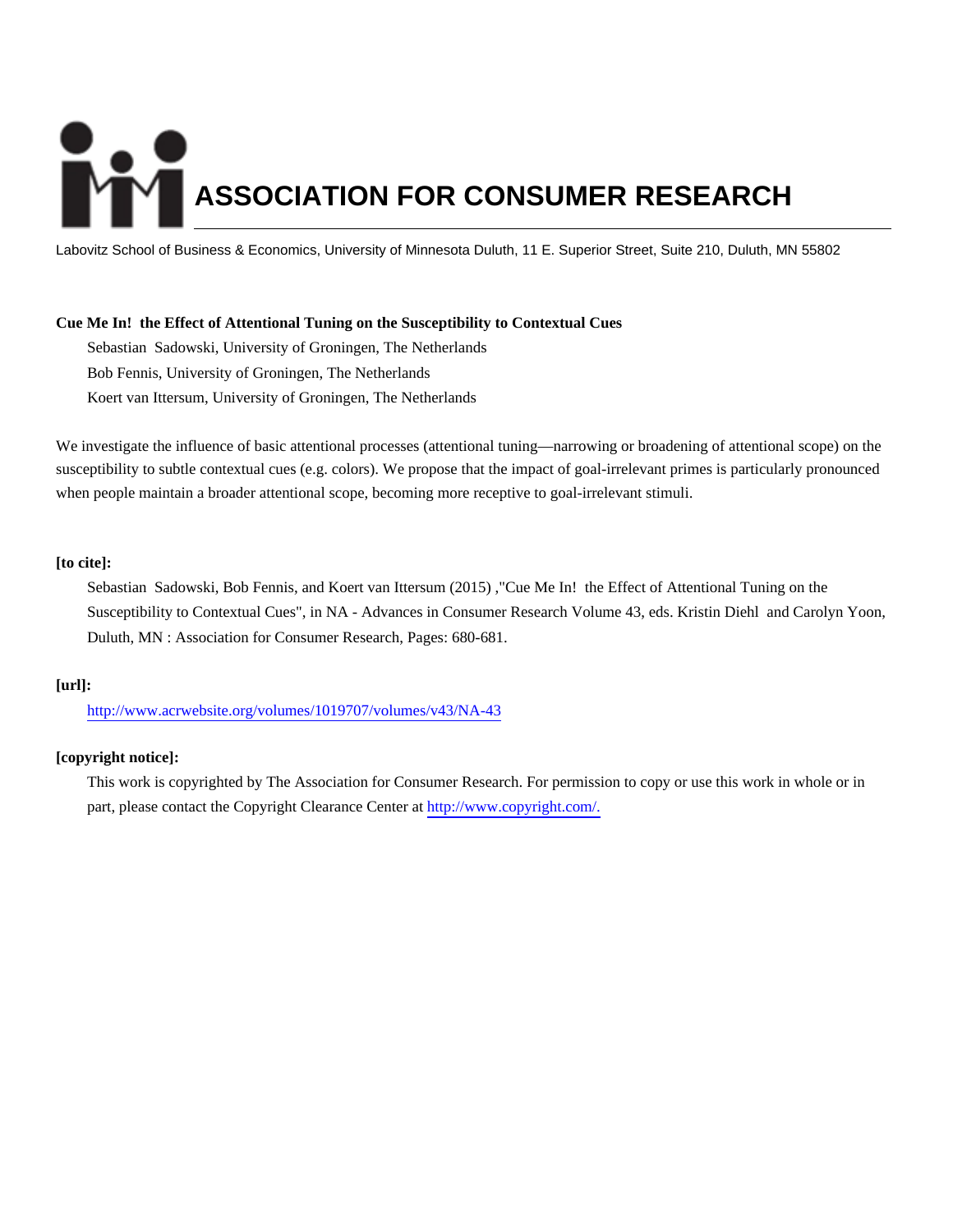# Cue me in! The Effect of Attentional Tuning on the Susceptibility to Contextual Cues

Sebastian Sadowski, University of Groningen, The Netherlands

Bob Fennis, University of Groningen, The Netherlands Koert van Ittersum, University of Groningen, The Netherlands

#### **EXTENDED ABSTRACT**

We investigate the influence of basic attentional processes (attentional tuning—narrowing or broadening of attentional scope) on the susceptibility to subtle contextual cues (e.g. colors). We propose that the impact of goal-irrelevant primes is particularly pronounced when people maintain a broader attentional scope, becoming more receptive to goal-irrelevant stimuli.

Both psychology and consumer research are replete with examples of studies showing evidence of the effects of subtle environmental cues that prime accessible mental states, stereotypes, goals, or motives and profoundly affect judgment, decision-making, and social behavior. For instance, Labroo et al. (2008) demonstrate that even a short exposure to a word evoking certain conceptual associations ('frog') increases preference for a wine that is compatible with this activated semantic concept (a wine with a frog on its label). Strikingly, the role of basic attentional processes that may act as a mental filter at the cue exposure stage has been largely ignored. The present research aims to fill this void and extends previous work by focusing on the role of attentional scope as a key factor modulating the impact of subtle environmental primes on judgment and behavior.

Theoretical background. Attentional tuning refers to the phenomenon of narrowing and broadening one's attention at both a perceptual and conceptual level (Gasper & Clore, 2002). More recent work has stressed the role of motivational intensity-the urge to move toward or away from a stimulus-for this cognitive phenomenon, with higher intensity producing a narrowing of attentional scope and vice versa (Harmon-Jones et al., 2011). Gable and Harmon-Jones (2011) show that people's motivational intensity can be manipulated through either the anticipation versus attainment of monetary rewards.

An intriguing implication of this line of research is that the susceptibility to the influence of incidental environmental cues, unrelated to one's current goals may be a function of attentional tuning. We propose that the susceptibility to goal-irrelevant primes is a function of attentional tuning, such that their impact is particularly pronounced when people are in a reward attainment state and maintain a broader attentional scope, making them more receptive to goalirrelevant stimuli.

We tested our expectations across three studies. In experiments 1 and 3, Dutch participants were exposed to subtle contextual cues having an orange vs. neutral color. As the color orange reflects Dutch national pride (Lakens, 2011), we expected that nationality-related thoughts would be more accessible when participants are exposed to an orange situational cue. In experiment 2, we assessed the accessibility of aggression-related thoughts, following the exposure to pictures of weapons vs. neutral pictures. Across all studies pre-goal and post-goal states were manipulated as follows: in pre-goal states people first were exposed to a contextual cue during a seemingly unrelated task, crucial DV's were collected and only afterwards they had the opportunity to gain additional money. In contrast, participants in the post-goal states first conducted the task allowing them to win extra money, and only afterwards they were exposed to a contextual cue and responded to our DV measures. In each study participants played an 18-trial game in which they had the possibility to gain extra money ( $\epsilon$ 0.15 per trial).

# **Study 1**

122 Dutch students participated in a 2(pre-goal vs. post-goal state)x2(contextual cue: orange pen vs. orange pen) between-subjects design experiment. We measured our core DV in a knowledge quiz by asking participants to mention the first representative of a given category (writer, scientist, etc.) that comes to their mind in each trial. Participants wrote their responses using either an orange or a black pen.

An ANOVA, with the square-rooted sum of Dutch representatives listed across trials as the DV revealed only a significant interaction effect between goal state and pen color  $(F(1, 118) = 4.01, p < .05)$ . Additional simple main effect analyses to probe the interaction corroborated that pen color affected responses to the knowledge quiz under reward attainment (post-goal) conditions  $(F(1, 118)=5.26,$  $p=0.024$ ). Participants writing with the orange pen, maintaining a broader attentional scope as a result of experiencing decreased motivational intensity, produced more Dutch exemplars  $(M=1.78)$ ,  $SD=0.36$ ) than those writing with a black pen ( $M=1.50$ ,  $SD=0.57$ ).

### Study 2

118 international student participants were randomly assigned to one of four conditions in a 2(pre-goal vs. post-goal) $x2$ (contextual cue: weapon pictures vs. neutral pictures (plants)) between-subjects design experiment. Core DV was measured by means of a modified Stroop task, using both aggression-related (*destrov*) and neutral (bench) words. Before engaging in the Stroop task participants were exposed to either pictures of weapons or neutral pictures. Higher reaction times to aggression-related words demonstrate greater accessibility of aggression-related thoughts.

An ANOVA on log transformed mean reaction times to aggression-related words, controlling for log transformed mean reaction times to aggression-related words in neutral trials, revealed only a significant interaction between goal state and type of the picture shown  $(F(1, 113)=4.19, p<0.05)$ . Additional simple main effect analyses demonstrated that exposure to pictures of weapons affected reaction times to aggression-related words merely under reward attainment conditions, when people maintained broader attentional scope  $(F(1, 113)=3.64, p=.059)$ . Under this condition it took more time to name the color of aggression-related words when they were previously exposed to pictures of weapons  $(M=822.40 \text{ ms}, SD=111.30$ ms) rather than to neutral pictures  $(M=780.20 \text{ ms}, SD=99.30 \text{ ms})$ .

#### Study 3

251 Dutch students participated in a 2(pre-goal vs. post-goal) x2(contextual cue: orange background vs. white background) between-subjects design experiment. The DV was the outcome of 9 dyadic product choices, each consisting of a Dutch and a foreign brand (available in the Dutch market). To cover the true purpose of the choices, five additional choices involving only foreign brands were included. Participants indicated their preference for a particular product on a slider using 100-point scale. Product choices were made on either an orange or a white desktop background.

An ANOVA on the mean preference for Dutch products revealed a marginally significant interaction effect between goal state and color of the desktop background  $(F(1, 247)=2.84, p<1$ . Since